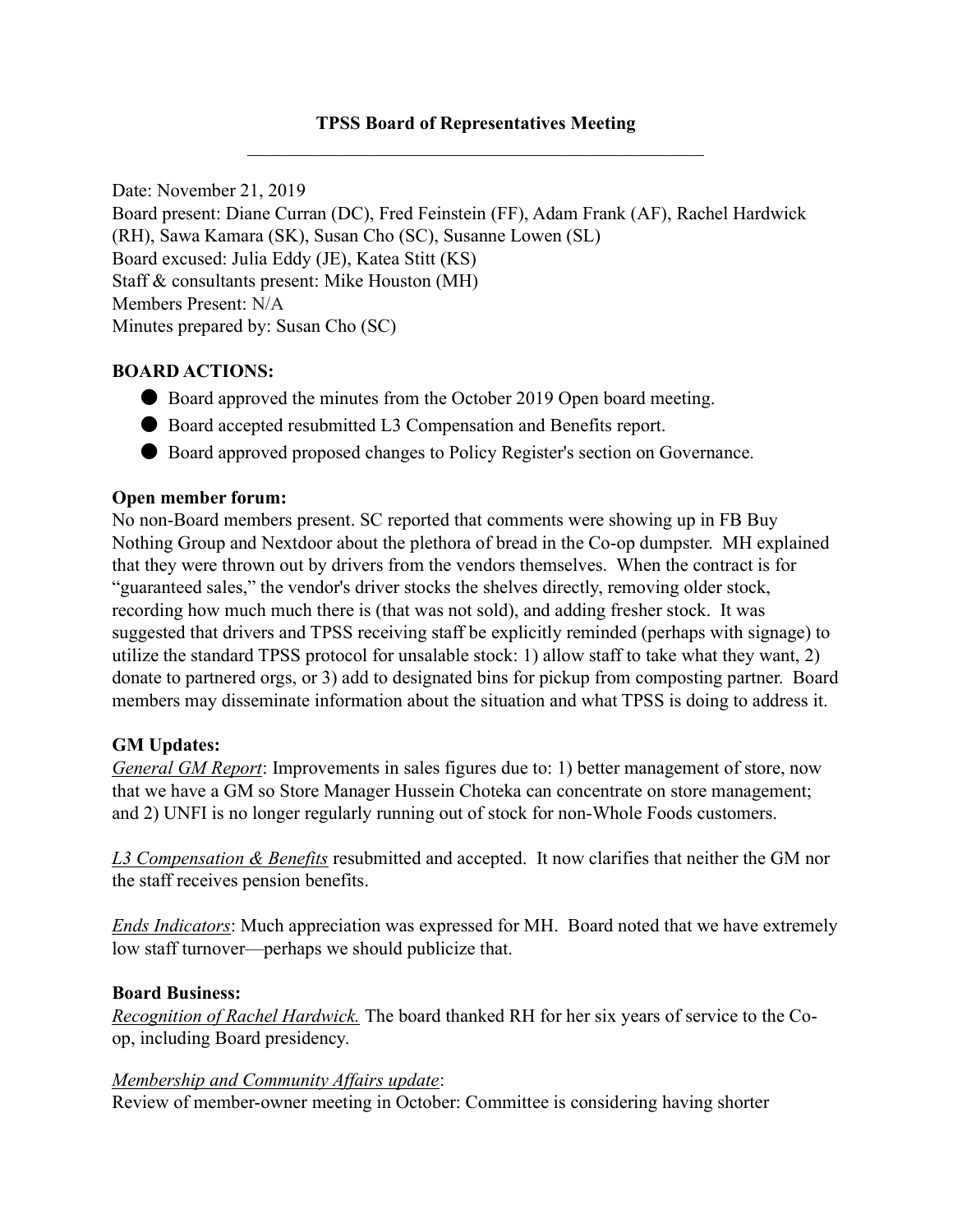member-owner meetings, with less business reporting and more fun stuff like maybe a workshop. There could be more frequent events that are engaging and fun.

Leandra Nichola offered the opportunity for Board members to come to Kokua food distribution nights (food distributed to families in need). They would be good outreach opportunities. SK will look into this. [AI]

Nominations/Elections: Voting closes Monday. Member concerns about privacy during vote counting will be addressed by having TP Board of Elections representative Brian Ernst monitor vote counting. We discussed how the process went. Electronic voting is a big improvement. The order of listing of candidate names on the electronic ballots is random, which is good for assuring that candidates do not get inappropriate advantage due to placement of name on ballot. Possibilities for future elections include 1) runoff balloting, and 2) having immediate feedback if there's a problem with the vote being cast, due to member-owner number mismatch, duplicate vote, etc. In future, Board will try to set up elections earlier (possibly July), have the memberowner meeting mid-September which would coincide with the national election season, and have the new Board members elected before the first Board meeting in December.

New Board member training: Slated for early December. DC will lead [AI], but everyone else should try to come as well, seeing how well it worked last year when most of us attended.

Board retreat planning: Board retreat is scheduled for Saturday 1/11. Planning committee is SK, SL, MH, Martha Whitman (MW), DC.

Patronage rebates. Board voted to continue retaining patronage rebates for investment in store operations and community services.

Policy Register section on governance: Proposed changes to Section G were accepted.

Mid-Atlantic Food Cooperatives Alliance meeting update: Common Market expressed strong interest in matching whatever TPSS does to support the newly forming food coop in DC Ward 8. SC will contact them [AI].

Refill Station update: TPSS will support this new cooperative venture, "Fulfillery," by purchasing goods using its wholesale license and then selling them at cost to Fulfillery.

# Next Board Meeting: Thursday December 19, 6:30pm-9pm.

Meeting adjourned at approximately 7:45pm.

Committee Assignments:

Policy Committee – SC (chair), AF. Nominations/Elections – SL (chair), DC. Personnel – DC (chair), RH, KS. Membership Committee – FF (chair), DC, SK. Finance and Audit Committee – AF (chair), DC, SC.